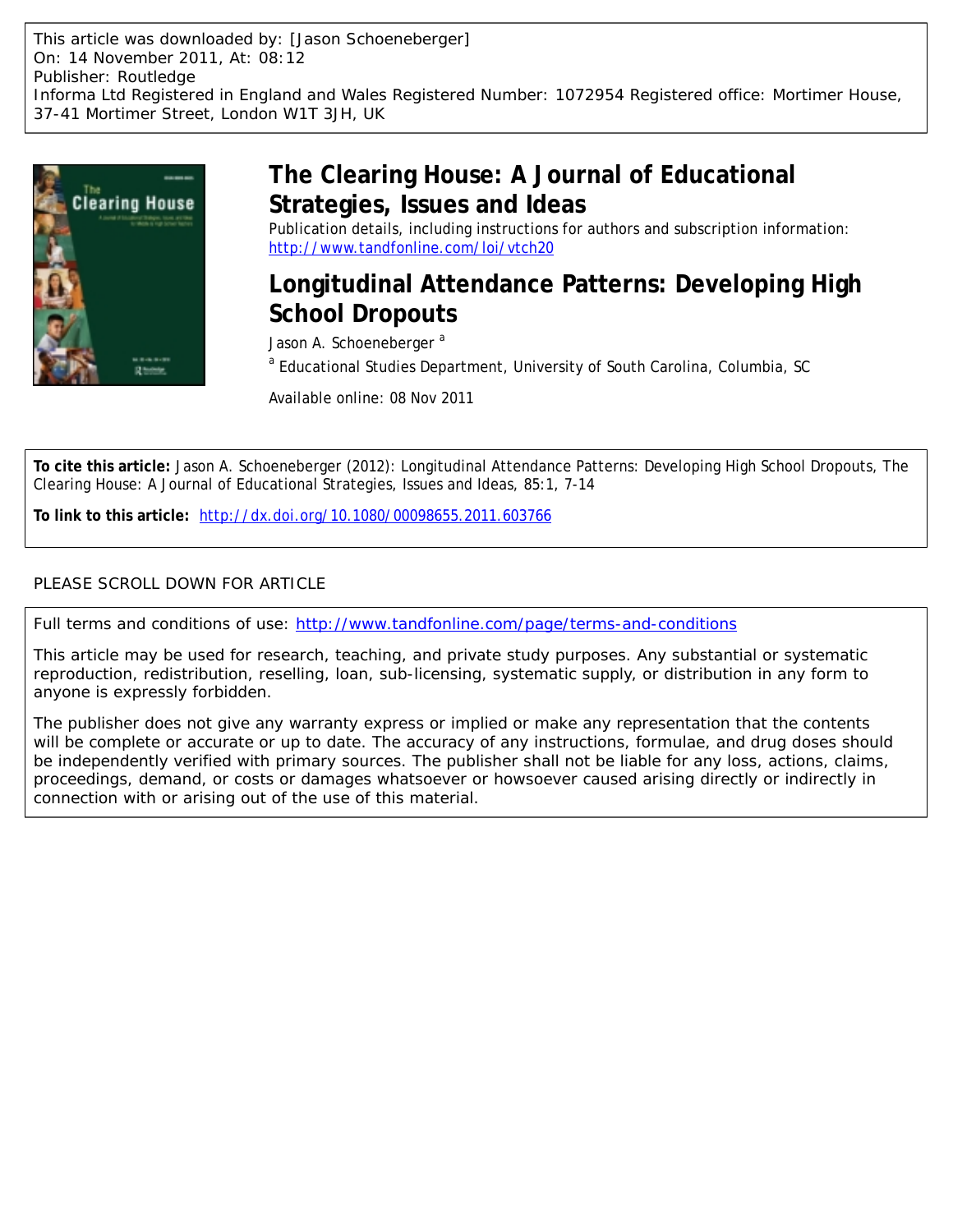#### *The Clearing House*, 85: 7–14, 2012 Copyright @ Taylor & Francis Group, LLC ISSN: 0009-8655 print; 1939-912x online DOI: 10.1080/00098655.2011.603766

# $\frac{2}{3}$  Routledge

# **Longitudinal Attendance Patterns: Developing High School Dropouts**

# JASON A. SCHOENEBERGER

**Abstract:** The elementary and middle grades are a time of great developmental changes with the potential to impact children's longer-term growth. As students progress through their formal schooling during these time periods, the potential exists for children either to follow a course of healthy development associated with positive outcomes or to experience frustration and incompetence associated with disengagement and disinterest in school. The ability of district personnel to detect divergent paths manifest in student data patterns is paramount to the early identification of students at risk of disengagement and subsequent academic failure. The current study explores the use of group-based trajectory modeling to categorize students into longitudinal groups based on attendance patterns. Distinct patterns of attendance are displayed and risk factors associated with group membership are explored. Finally, the relation to attendance patterns and dropout rates is revealed.

**Keywords:** longitudinal attendance, trajectory models, high school dropout

The elementary and middle grades are a time of great developmental changes with the potential to impact children's longer-term growth. Contributing to this development are changes in biological, cognitive, and social factors that help to shape children's sense of self. Eccles (1999) suggests that this development can be categorized into two separate time periods: middle childhood, when children are ages 6–10, and early adolescence, when children are ages 11–14. As students progress through their formal schooling during these time periods, the potential exists for children to follow a course of healthy development associated with positive outcomes or to experience frustration and incompetence associated with disengagement and disinterest in

school. Environments not accustomed to these latter students' needs may instill a lack of confidence and inadequacy, resulting in elevated reports of depression (Cole 1991) and aggression (Parkhurst and Asher 1992), leading to longer-term difficulties exhibited by outcomes such as grade retentions, truancy, and dropping out of high school (Achenbach et al. 1992; Alexander, Entwisle, and Horsey 1997; Cairns, Cairns, and Meckerman 1989; Eccles 1999; Offord and Fleming 1995; Rutter 1988). Children engage in avoidance tactics to remove themselves from activities where they perceive themselves as having a low likelihood of success (Kazdin 1993; Simmons and Blyth 1987); in effect disengaging from school exhibited by low school attendance patterns. The ability to detect divergent paths manifest in student data patterns is paramount to the early identification of students at risk of disengagement and subsequent academic failure.

## **The Dropout Literature**

The negative consequences associated with dropping out have been well-documented, including lower average incomes (U.S. Department of Education, National Center for Education Statistics 2008), higher incidence of unemployment (Martin and Halpern 2006; U.S. Department of Labor, Bureau of Labor Statistics 2006), and an increased likelihood of experiencing health issues (U.S. Department of Education, National Center for Education Statistics 2004). In addition, dropouts are more likely to be incarcerated (U.S. Department of Justice, Bureau of Justice Statistics 2002) and are two-and-a-half times more likely to die at a younger age (Martin and Halpern 2006).

Not only does a decision to drop out of school impact the individual student, but the rest of America also suffers. Martin and Halpern (2006) estimate the lost lifetime revenue for male dropouts between the ages

*Jason Schoeneberger is a doctoral candidate in the Educational Studies Department at the University of South Carolina, Columbia, SC.*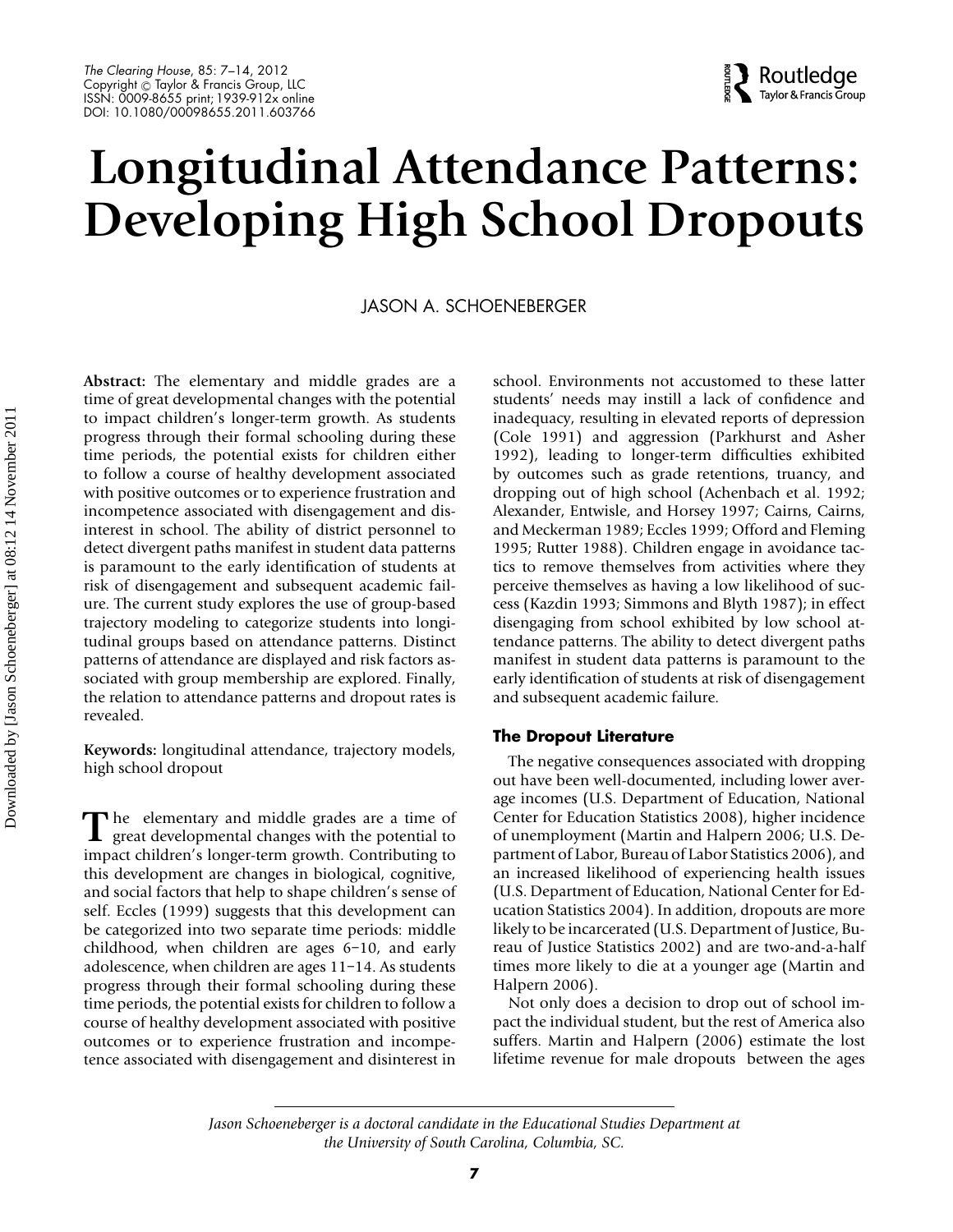of 25 and 34 is approximately \$944 billion dollars, and costs associated with poor health and criminal activity have been estimated at \$24 billion. The limited education and skills dropouts possess result in the acquisition of lower-paying jobs and a reduced contribution to the U.S. tax base, with estimates suggesting tax contributions at approximately half the rate of a high school graduate, equating to about \$60,000 less over their lifetime. Given the impact on students' lives and American society overall, researchers have long recognized the importance of identifying dropouts, and factors predictive of dropout, before they leave school

## **Student-Level Predictors**

Throughout the past 30–40 years, a great number of studies have shown a multitude of factors associated with student decisions to drop out. Most ubiquitously explored in the literature is the association between student decisions to drop out and their family's level of income, or socioeconomic status (SES). Generally, low SES students tend to be more likely to drop out of high school (Axinn, Duncann, and Thorton 1997; Christle, Jolivette, and Nelson 2007; Rumberger 1995; Rumberger and Larson 1998; Rumberger and Thomas 2000), although some work has shown variability in the SES-dropout relationship over time and parental employment status (Orthner and Randolph 2004; Randolph et al. 1999).

Less clear associations exist between student demographic characteristics and their decisions to drop out. Historically, minority students have been shown to be more likely to drop out of high school than white students (Christle, Jolivette, and Nelson 2007; U.S. Department of Education, National Center for Education Statistics 2008), although Goldschmidt and Wang (1999), Lee and Burkham (2003), and Randolph et al. (2004) found evidence suggesting that African American students are less likely than or equally as likely to drop out as white students when making use of longitudinal analytic methods, noting the U.S. Department of Education's report on the educational achievement of blacks and whites showing subgroup dropout rates that have begun to converge.

Although a student's decision to drop out may manifest itself as an abrupt event, in all likelihood the negative feelings toward school existed for some time, culminating in the decision to leave school (Alexander, Entwisle, and Horsey 1997; Alexander, Entwisle, and Kabbani 2001; Balfanz, Herzog, and Mac Iver 2007; Neild, Balfanz, and Herzog 2007). Work by Balfanz, Herzog, and Mac Iver (2007) and Neild, Balfanz, and Herzog (2007) using Philadelphia Public School System data has shown that middle school indicators such as failing grades in English and math, unsatisfactory behavior, and an attendance rate below 80 percent represent a reduction in effort and

engagement and are predictive of high school dropout. Further, they found that students with more than one of these flags had higher probabilities of dropping out than students with only a single flag, suggesting that as early as sixth grade, students have already begun to disengage from the academic experience.

Ninth grade is the high school year where most dropouts tend to occur, due to increased academic demands, social adjustments to the new high school environment, and an increased responsibility for their own academic progress (Clement and Sutton 2001; Neild, Balfanz, and Herzog 2007). The propensity for ninth graders to drop out of school necessitates the identification of indicators exhibited earlier in students' academic careers (Balfanz, Herzog, and Mac Iver 2007; Neild, Balfanz, and Herzog 2007). Unfortunately, the identification of early warning signals of school dropout has lagged behind the growing concern over the dropout crisis (Jerald 2006), and only limited focus has been devoted to investigating the dropout phenomenon from a longitudinal perspective (Alexander, Entwisle, and Kabbani 2001; Balfanz, Herzog, and Mac Iver 2007; Ensminger and Slusarick 1992; Neild, Balfanz, and Herzog 2007). Most work completed to date regarding the prediction of dropout has focused on information collected through large, administrative surveys not easily transferable to local contexts—grounded, actionable information is necessary. School systems need assistance making use of the information they have readily available to them for the early identification of their at-risk student population.

#### **Attendance**

In large, urban school districts serving high-poverty areas, where elevated dropout rates are common, schools and principals (Heaviside et al. 1998) tend to report high rates of daily absenteeism as a severe problem. Elevated rates of absenteeism are indicative of student disengagement from the educational process, including an increased likelihood of eventual high school drop out (Alexander, Entwisle, and Horsey 1997; Balfanz, Herzog, and Mac Iver 2007; Barrington and Hendricks 1989; Broadhurst, Patron, and May-Chahal 2005; Ensminger and Slusarick 1992; Kane 2006; Kaplan, Peck, and Kaplan 1995; Rumberger 1987, 1995; Rumberger et al. 1990). Poor attendance may suggest that students are uninterested in the educational environment, have competing interests outside of school, or that their family's resources may be impeding their ability to attend school on a consistent basis. Ultimately, students not present for instruction are destined to underperform, experience anxiety stemming from their perceived lack of ability, and may eventually decide to drop out of school (Alexander, Entwisle, and Horsey 1997). Researchers have also shown that students who disengage tend to establish patterns of chronic absenteeism as early as first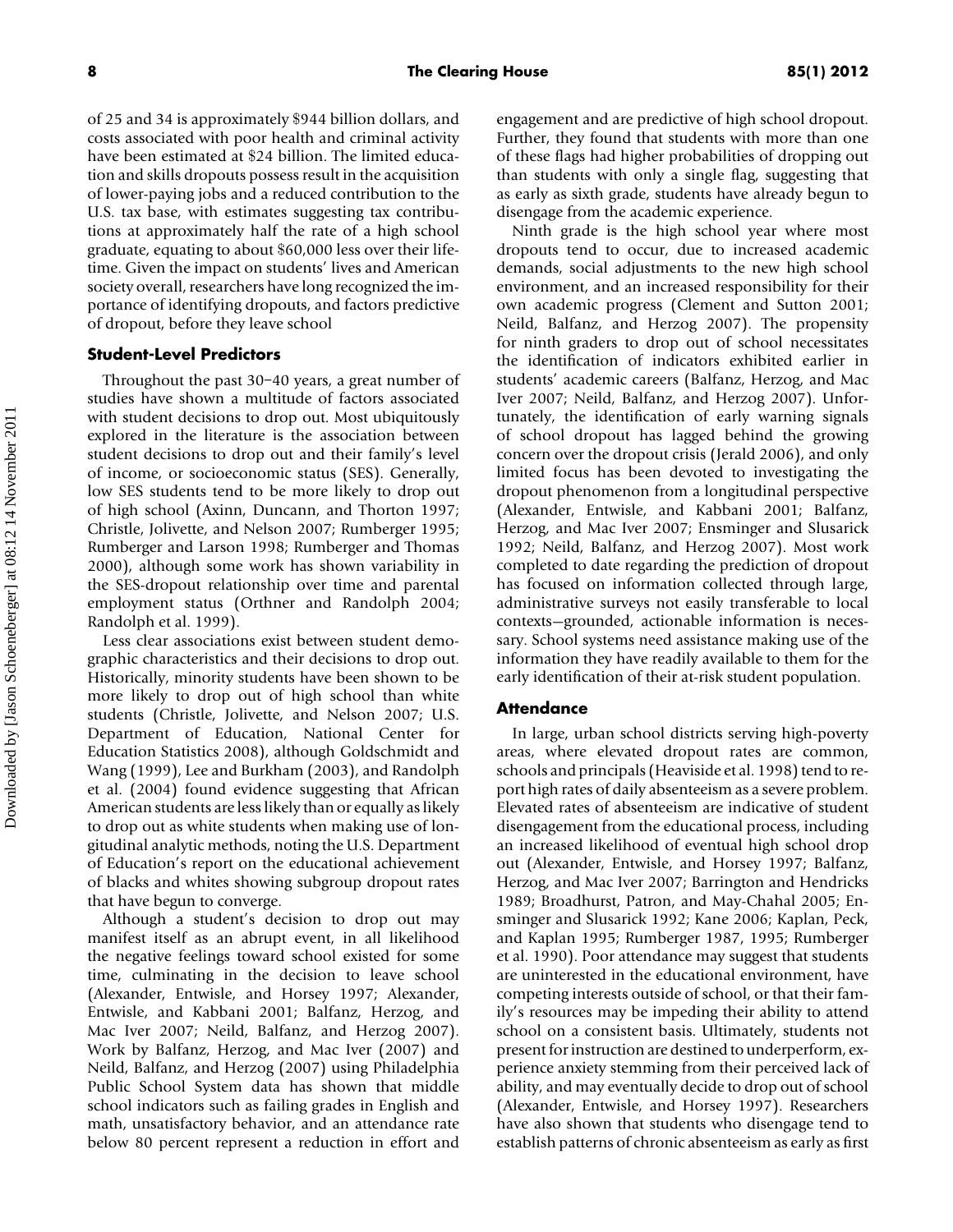grade, with increasing rates of absenteeism throughout their academic careers (Alexander, Entwisle, and Horsey 1997; Barrington and Hendricks 1989; Gottfried 2009; Hess et al. 1989) and associated negative consequences in their adult lives, including poorer health, lower paying jobs, increased likelihood of a life of poverty, and increased incarceration (Bell, Rosen, and Dynlacht 1994; Dryfoos 1990; Hawkins and Catalano 1995; Ingersoll and LeBoeuf 1997; Rohrman 1993).

Student attendance data provide a tangible indicator representing avoidance of uncomfortable situations stemming from feelings of inadequacy (Kazdin 1993; Simmons and Blyth 1987). Better understanding of student attendance patterns may not only shed light on the process of disengagement from school, but may also inform the development of programs or policies designed to deter absenteeism (Gottfried 2009) in efforts to avoid losing valuable federal and state education funding allocated based on attendance patterns (Baker, Sigmon, and Nugent 2001).

Building on the prior work conducted by Balfanz, Herzog, and Mac Iver (2007), the clear link between poor attendance and dropping out (Rumberger 2001) and the indication that disengagement from school begins early in children's academic careers (Alexander, Entwisle, and Kabbani 2001), we chose to investigate the developmental patterns of school absenteeism and their relationship to dropout. An added advantage of using attendance as our early warning sign is that many school districts collect attendance in a uniform manner across a student's entire academic career. Other indicators such as test scores, classroom grades, or even behavioral infractions may not be available or manifest across all grade levels, or may be collected through subjectively influenced means. Specifically, we chose to identify students at each grade level that missed more than 10 percent of the total number of days they were enrolled in school, translating into students with attendance rates below 90 percent.<sup>1</sup>

Because we are interested in understanding high school dropouts through the lens of longitudinal absentee patterns, our proposed research questions are:

- 1. What is the relationship between an absenteeism pattern and the likelihood of dropping out of high school?
- 2. What are the student profiles for the various absentee pattern groups?

### **Method**

#### *Research Context*

The data were obtained from a large, urban school district in the southeastern United States, with a reported 2007–2008 enrollment of more than 100 students, with 42 percent reported as African American, 34 percent as white, and 15 percent Hispanic. Nearly 48 percent of students were economically disadvantaged, 16 percent were limited English proficient (LEP), and approximately 10 percent were reported as having exceptional child (EC) status. State school report cards showed that 55.2 percent of students in grades 3 through 8 were proficient in reading and 67.7 percent were proficient in math based on state standardized assessments. At the high school level, performance on standaridzed assessments revealed proficiency ranging from 53.1 to 76.7 percent in different subjects. Overall, the district did not make adequate yearly progress (AYP) for 2007–2008, reaching only 55 of 78 performance targets. The district had a higher reported dropout rate for grades 9-12 than the rate reported across the entire state.

#### *Data for Analysis*

Longitudinal data spanning grades 1 through 12 was retrieved from the district's data warehouse, including active students during the 1997–1998 through the 2008–2009 school year with records spanning both high school and middle school. Each students' percent attendance was calculated as the number of days enrolled minus the number of days absent, divided by the number of days enrolled for each year of available data. Student dropout status was represented as a dichotomous dependent variable that assumes a value of 1 if the student drops out any time during high school in grades 9 through 12 based on district withdrawal code schemes.

Table 1 shows the breakdown of available data by year and grade level, while table 2 shows the breakdown by demographic variables.

#### *Potential Predictors*

In addition to specifically modeling the longitudinal patterns of attendance behavior, we also explored a number of time-invariant student demographic predictors based on the dropout literature. We hoped to provide a profile of the typical student representing each attendance pattern trajectory group. Readers should note the exclusion of a free or reduced lunch (FRL) variable, as access is prohibited by the National School Lunch Act (NSLA) of 1946, overseen by the U.S. Department of Agriculture.

#### *Models and Analyses*

Many psychosocial phenomena develop longitudinally. Group-based trajectory modeling, a hybrid form of structural equation modeling (SEM) and random coefficient modeling (RCM), is a probability-based method of modeling longitudinal data into distinct subgroups (Jones, Nagin, and Roeder 2001). Both time invariant and variant covariates can be modeled to determine group membership and trajectory form, respectively (see figure 1 in Jones, Nagin, and Roeder 2001), and methods are also available for testing the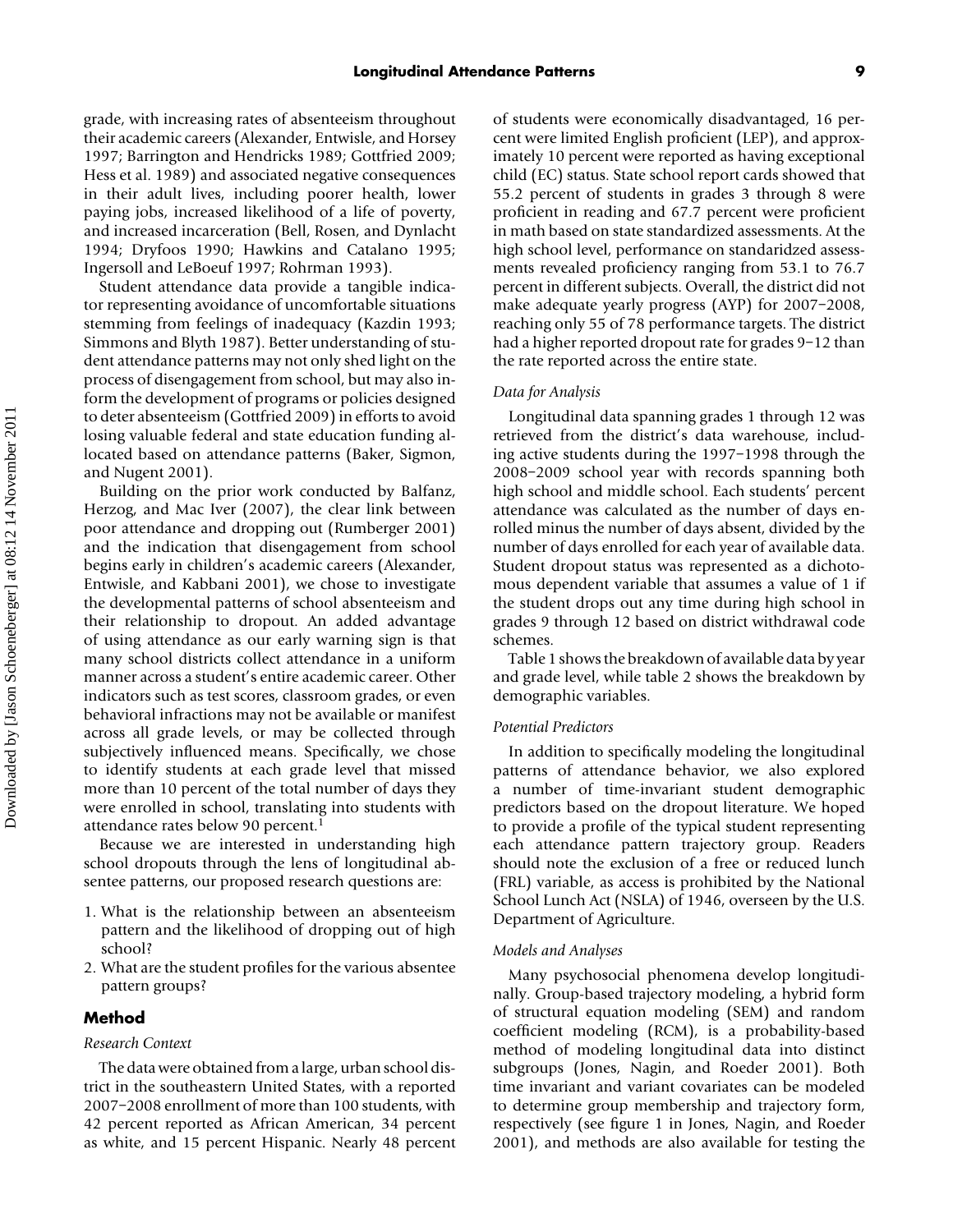|             | Grade Level    |          |              |          |          |              |          |                |          |                |                |              |         |
|-------------|----------------|----------|--------------|----------|----------|--------------|----------|----------------|----------|----------------|----------------|--------------|---------|
| School Year | 1              | 2        | 3            | 4        | 5        | 6            | 7        | 8              | 9        | 10             | 11             | 12           | Total   |
| 1998-1999   | 5.570          | 5.762    | 5,653        | $\theta$ | $\Omega$ | $\mathbf{0}$ | $\theta$ | 0              | $\Omega$ | $\theta$       | $\Omega$       | $\mathbf{0}$ | 16,985  |
| 1999–2000   | 5,455          | 5,728    | 6,016        | 5,581    | $\Omega$ | $\Omega$     | $\Omega$ | 0              | $\Omega$ | $\theta$       | 0              | $\mathbf{0}$ | 22,780  |
| 2000–2001   | 4,721          | 5.804    | 6,151        | 6,028    | 5,532    | $\Omega$     | $\Omega$ | 0              | $\Omega$ | $\overline{0}$ | 0              | $\mathbf{0}$ | 28,236  |
| 2001-2002   | 13             | 5.216    | 6.084        | 6.137    | 5,960    | 5,432        | $\Omega$ | 0              | $\Omega$ | $\overline{0}$ | 0              | $\mathbf{0}$ | 28,842  |
| 2002-2003   | 3              | 14       | 5,786        | 6,121    | 6,231    | 6,029        | 5,366    | $\Omega$       | $\Omega$ | $\Omega$       |                | 0            | 29,550  |
| 2003-2004   | $\mathbf{0}$   |          | 14           | 5.867    | 6,103    | 6,224        | 6,014    | 5,270          | $\Omega$ | $\Omega$       |                | 0            | 29.493  |
| 2004-2005   | $\theta$       | 0        | $\mathbf{0}$ | 12       | 5,915    | 6,097        | 6,175    | 5,956          | 4,753    |                | 0              | 0            | 28,909  |
| 2005-2006   | $\theta$       | $\Omega$ | $\mathbf{0}$ | $\Omega$ | 8        | 5,984        | 6,114    | 6,182          | 5,454    | 4,121          | $\overline{c}$ | $\Omega$     | 27,865  |
| 2006–2007   | $\overline{0}$ | 0        | $\theta$     | $\Omega$ | $\Omega$ | 8            | 6,082    | 6.139          | 6,048    | 4,614          | 3,800          | 16           | 26,707  |
| 2007-2008   | $\Omega$       | 0        | $\theta$     | $\Omega$ | $\Omega$ | $\Omega$     |          | 6.220          | 6,411    | 5,050          | 4,238          | 3,559        | 25,485  |
| 2008-2009   | $\overline{0}$ | $\Omega$ | $\theta$     | $\Omega$ | $\Omega$ | $\mathbf{0}$ | $\Omega$ | $\overline{0}$ | 7,232    | 5,396          | 4,669          | 4,380        | 21,677  |
| Total       | 15.762         | 22,525   | 29,704       | 29,746   | 29,749   | 29,774       | 29,758   | 29,767         | 29,898   | 19,182         | 12,709         | 7,955        | 286,529 |

significance of parameters and model fit (see Jones and Nagin [2007] for details).

### **Results**

Model identification is a two-stage process beginning with the identification of the appropriate number of groups to be modeled followed by the trajectory form to be modeled (Nagin 2005). Based on maximum  $BIC<sub>1</sub>$  (Bayesian Information Criterion) and  $BIC<sub>2</sub>$  values, along with the probability correct model statistic (Nagin 2005), the appropriate number of groups to retain is five. However, instability in trajectory forms suggested that a four-group model was better supported by the data (personal communication with D. S. Nagin, January 3, 2010), with a single group represented as a flat line and the remaining three as cubic relationships. Figure 1 depicts the four group developmental attendance trajectories. Grades 1 through 8 are plotted on the x axis, and the prevalence of students missing more than 10 percent of their registered days is plotted on the y axis.

Group 1 we labeled the Constant Attendees group, as these students (79.3%) rarely missed more than 10 percent of the registered school days. Group 2 we labeled the Developing Truants (9.8%), as these students exhibited patterns of increased prevalence of absenteeism beginning in late elementary with stronger patterns seen throughout middle school. Early Truants (Group 3; 7.6%) had a greater prevalence for missing more than 10 percent of their registered days during the early elementary years, while Chronic Truants (Group 4; 3.4%) exhibited the highest prevalence of missing school across all grade levels, with a further increase during the late elementary/early middle school years.

Table 3 displays the average probability of student group membership, where the ideal assignment probability for each student would be 1, although a suggested rule of thumb is .7 (Nagin 2005). The diagonal of average probabilities (in bold) reveals that only the Early Truants group missed the .7 cutoff, suggesting the model did a fairly good job of assigning students to the appropriate trajectory groups, although a great

|                  | Female |      | Male   |      | Non-LEP |      | <b>LEP</b>       |               | $Non-EC$         |      | EC    |      | Race Total |       |
|------------------|--------|------|--------|------|---------|------|------------------|---------------|------------------|------|-------|------|------------|-------|
| Race             | n      | $\%$ | n      | $\%$ | n       | $\%$ | $\boldsymbol{n}$ | $\%$          | $\boldsymbol{n}$ | $\%$ | n     | $\%$ | n          | %     |
| Asian            | 605    | 48.2 | 650    | 51.8 | 762     | 60.7 | 493              | 39.3          | 1.144            | 91.2 | 111   | 8.8  | 1.255      | 4.2   |
| African American | 7.320  | 50.7 | 7.124  | 49.3 | 14.351  | 99.4 | 93               | $0.6^{\circ}$ | 12.114           | 83.9 | 2.330 | 16.1 | 14.444     | 48.0  |
| Hispanic         | 986    | 50.8 | 956    | 49.2 | 674     | 34.7 | 1.268            | 65.3          | 1.802            | 92.8 | 140   | 7.2  | 1.942      | 6.5   |
| Native American  | 99     | 53.5 | 86     | 46.5 | 177     | 95.7 | 8                | 4.3           | 160              | 86.5 | 25    | 13.5 | 185        | 0.6   |
| Multi            | 180    | 51.4 | 170    | 48.6 | 330     | 94.3 | 20               | 5.7           | 318              | 90.9 | 32    | 9.1  | 350        | 1.2   |
| White            | 5.894  | 49.4 | 6.029  | 50.6 | 11.747  | 98.5 | 176              | 1.5           | 9.892            | 83.0 | 2.031 | 17.0 | 11.923     | 39.6  |
| Total            | 15.084 | 50.1 | 15.015 | 49.9 | 28,041  | 93.2 | 2.058            | 6.8           | 25,430           | 84.5 | 4.669 | 15.5 | 30,099     | 100.0 |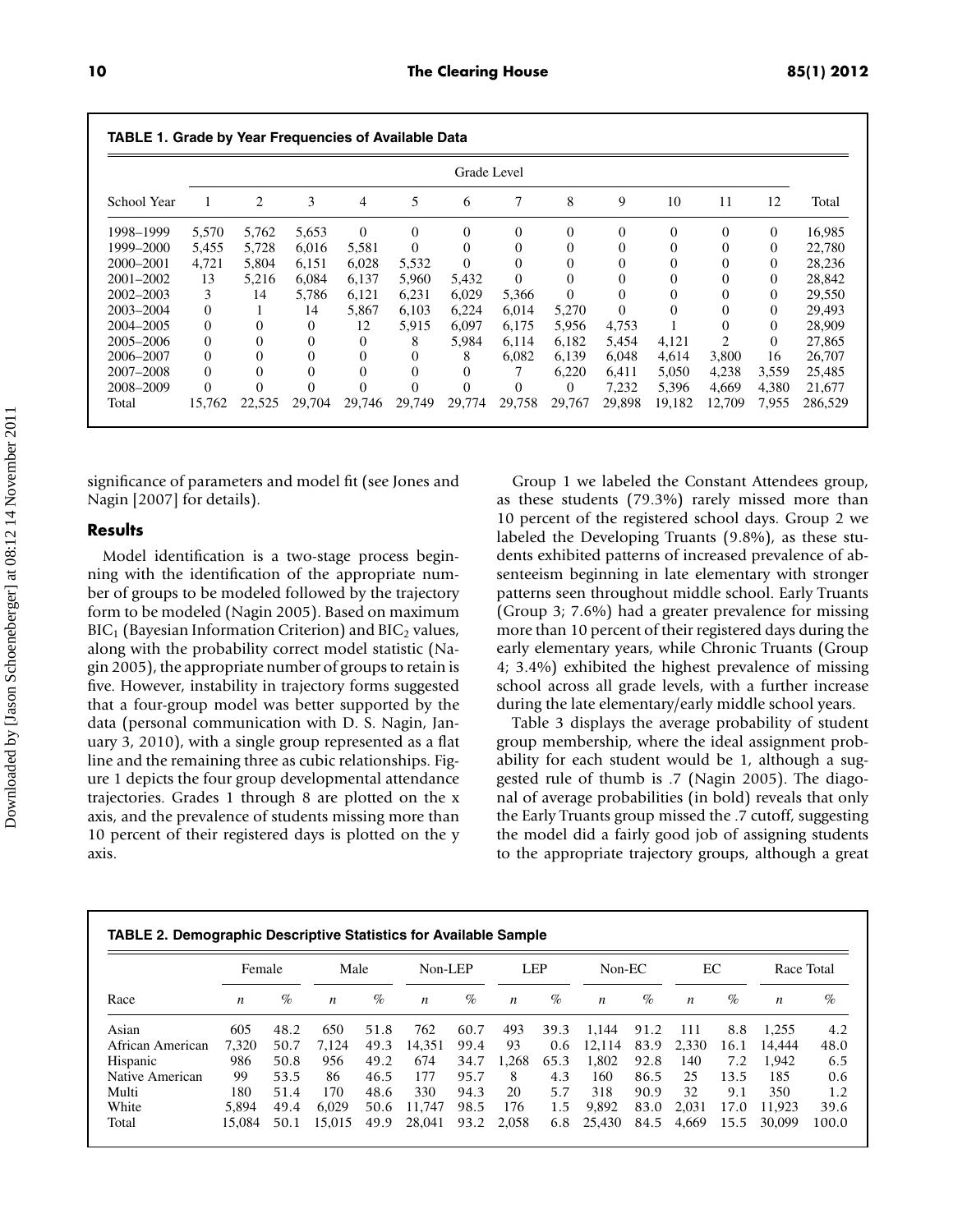

deal of variability exists among students in the Constant Attendee group, making accurate assignment of students to this group difficult. In particular, some of the Early Truants could potentially be classified in the Constant Attendee group, and vice versa.

Table 4 displays the resultant coefficients and *p* values associated with our demographic predictors for the

| <b>TABLE 3. Posterior Probability Information By</b><br><b>Group Assignment</b> |                   |      |                        |                             |                        |            |  |  |  |
|---------------------------------------------------------------------------------|-------------------|------|------------------------|-----------------------------|------------------------|------------|--|--|--|
|                                                                                 | Assigned<br>Stat. |      | <b>Predicted Group</b> |                             |                        |            |  |  |  |
| Assigned<br>Group                                                               | n                 | $\%$ | 1                      | $\mathcal{D}_{\mathcal{L}}$ | Group Group Group<br>3 | Group<br>4 |  |  |  |
| Constant<br>Attendee                                                            | 24.720            | 82.1 | 0.937                  | 0.028                       | 0.034                  | 0.000      |  |  |  |
| Developing<br>Truants                                                           | 2,840             |      | 9.4 0.148 0.700        |                             | 0.106                  | 0.045      |  |  |  |
| Early<br><b>Truants</b>                                                         | 1,553             |      | 5.2 0.175 0.096        |                             | 0.678                  | 0.051      |  |  |  |
| Chronic<br>Truants                                                              | 986               | 3.3  |                        | 0.000 0.101 0.073           |                        | 0.825      |  |  |  |

Developing Truants, Early Truants, and Chronic Truants groups, as the Constant Attendee group served as the reference group. Here, a positive coefficient suggests that the variable increases the probability of group membership (relative to membership in the Constant Attendee group) while a negative coefficient suggests a decreased probability. Note that the LEP, EC, and race dichotomies are coded so that 1 equals possession of the attribute. For example, a student with an LEP value of 1 means that the student is limited English proficient. The gender variable is also a dichotomy, where 1 represents male students. As an example, the positive coefficient associated with Hispanic students' membership in the Early Truants group suggests that Hispanic students are more likely to be classified as members of this group than they are to be classified as members of the Constant Attendee group.

Table 5 builds on the information in table 4, displaying the proportion of students in each attendance trajectory group that possess each risk factor. For example, 25.2 percent of Chronic Truants students are EC, 54.6 percent are male, and 51.4 percent are African American.

Figure 2 shows the dropout rates by attendance trajectory group, along with the 95 percent confidence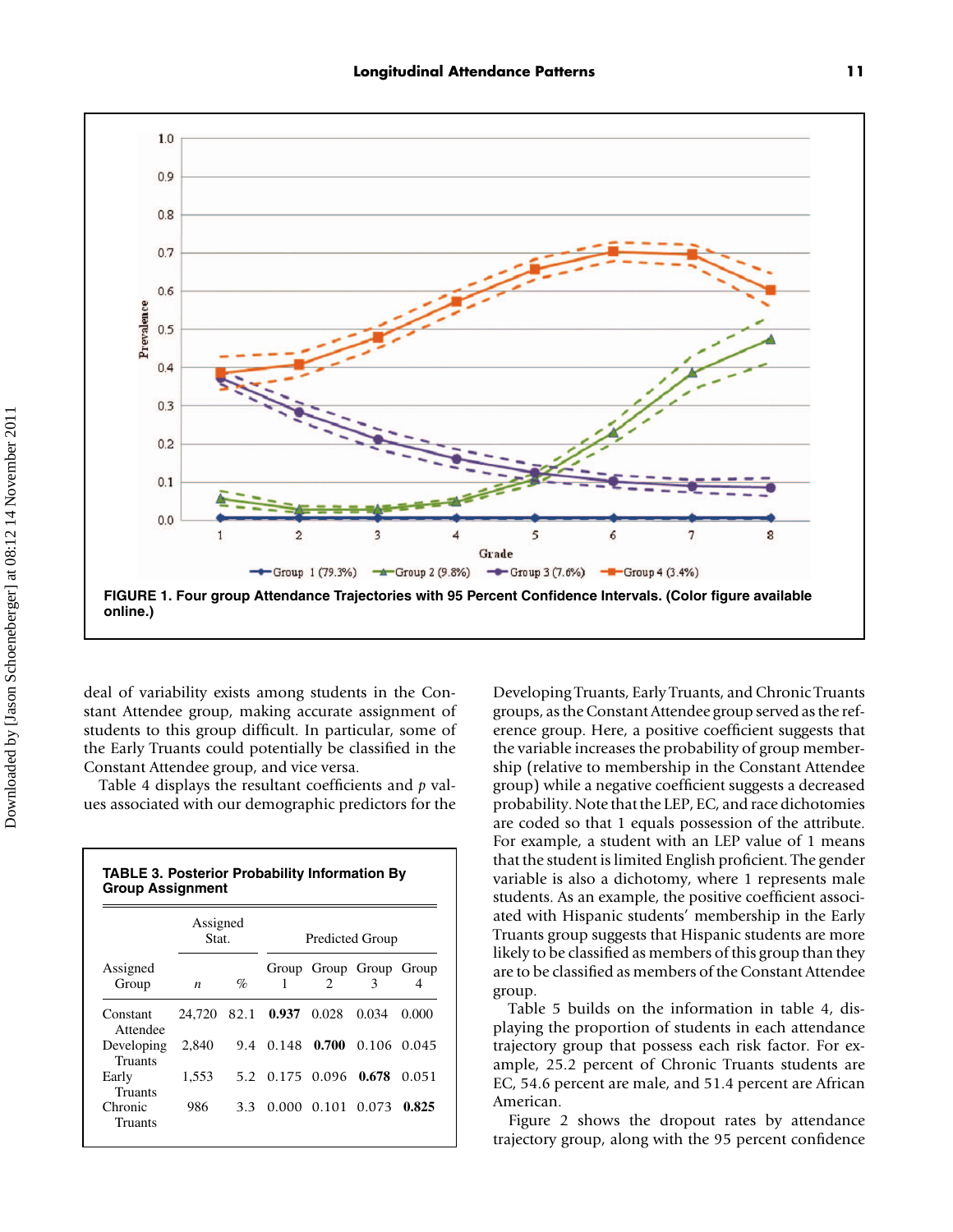| <b>TABLE 4. Risk Factor Coefficients</b> |          |                    |                  |          |                      |                  |                 |            |                  |  |  |
|------------------------------------------|----------|--------------------|------------------|----------|----------------------|------------------|-----------------|------------|------------------|--|--|
|                                          |          | Developing Truants |                  |          | <b>Early Truants</b> |                  | Chronic Truants |            |                  |  |  |
| Variable                                 | Estimate | Std. Error         | $\boldsymbol{p}$ | Estimate | Std. Error           | $\boldsymbol{p}$ | Estimate        | Std. Error | $\boldsymbol{p}$ |  |  |
| Intercept                                | $-2.620$ | 0.107              | 0.000            | $-3.174$ | 0.055                | 0.000            | $-3.535$        | 0.095      | 0.000            |  |  |
| <b>LEP</b>                               | 0.563    | 0.121              | 0.000            | 0.358    | 0.184                | 0.051            | $-0.211$        | 0.234      | 0.365            |  |  |
| EC                                       | 0.587    | 0.073              | 0.000            | 0.475    | 0.096                | 0.000            | 0.686           | 0.087      | 0.000            |  |  |
| Gender                                   | $-0.022$ | 0.109              | 0.838            | 0.120    | 0.079                | 0.127            | 0.156           | 0.093      | 0.094            |  |  |
| Asian                                    | 0.631    | 0.084              | 0.000            | 0.976    | 0.090                | 0.000            | 0.310           | 0.081      | 0.000            |  |  |
| <b>Black</b>                             | $-0.058$ | 0.122              | 0.636            | 0.384    | 0.245                | 0.118            | $-1.055$        | 0.404      | 0.009            |  |  |
| Hispanic                                 | 0.718    | 0.131              | 0.000            | 1.265    | 0.172                | 0.000            | 0.679           | 0.194      | 0.001            |  |  |
| Native American                          | 0.954    | 0.291              | 0.001            | 0.975    | 0.421                | 0.021            | 1.179           | 0.313      | 0.000            |  |  |
| Multi                                    | 0.699    | 0.234              | 0.003            | 0.321    | 0.476                | 0.500            | 0.750           | 0.279      | 0.007            |  |  |

intervals around the rates. The high dropout rates exhibited by the Developing Truants group (24.7%), followed by the Chronic Truants (20.6%) and Early Truants (10.8%) groups, coincide with the work noting a relationship between absenteeism and decisions to drop out (Alexander, Entwisle, and Horsey 1997; Barrington and Hendricks 1989; Ensminger and Slusarick 1992; Kaplan, Peck, and Kaplan 1995; Rumberger 1987, 1995; Rumberger et al. 1990). Across these three groups, we can be 95 percent confident that the dropout rate in these groups is at least 8 percent (Early Truants) and could be as high as 27.6 percent (Developing Truants). These students, exhibiting elevated prevalence to missing more than 10 percent of their registered school days, are on a path that is significantly more likely to end in dropout when compared to students that attend school on a regular basis. The relatively high rate of dropout exhibited by students classified as Early Truants is disconcerting, as these students tended to have improved levels of attendance later in their

|             | <b>TABLE 5. Group Profiles Based on Risk-Factor</b> |
|-------------|-----------------------------------------------------|
| Percentages |                                                     |

|                    | Group                |                              |                  |                    |  |  |  |  |  |  |
|--------------------|----------------------|------------------------------|------------------|--------------------|--|--|--|--|--|--|
| Variable           | Constant<br>Attendee | Developing<br><b>Truants</b> | Early<br>Truants | Chronic<br>Truants |  |  |  |  |  |  |
| LEP                | 6.2                  | 10.4                         | 12.0             | 5.3                |  |  |  |  |  |  |
| EC.                | 14.3                 | 20.4                         | 20.4             | 25.2               |  |  |  |  |  |  |
| Male               | 49.5                 | 50.2                         | 53.1             | 54.6               |  |  |  |  |  |  |
| Asian              | 4.4                  | 3.5                          | 3.6              | 1.0                |  |  |  |  |  |  |
| <b>Black</b>       | 45.7                 | 55.8                         | 67.8             | 51.4               |  |  |  |  |  |  |
| Hispanic           | 5.6                  | 10.0                         | 13.3             | 7.6                |  |  |  |  |  |  |
| Native<br>American | 0.5                  | 0.9                          | 0.7              | 1.8                |  |  |  |  |  |  |
| Multi              | 1.1                  | 1.4                          | 0.7              | 1.8                |  |  |  |  |  |  |
| White              | 42.6                 | 28.4                         | 13.9             | 36.7               |  |  |  |  |  |  |

academic careers, suggesting potentially higher levels of engagement in school.

#### **Discussion**

The results presented here suggest that longitudinal patterns of student absenteeism can be categorized into distinct groups that are predictive of eventual high school dropout. The majority of students in our sample were classified into a group exhibiting a good attendance pattern (Constant Attendees) that we typically would not be concerned about while students classified as Early Truants, despite improved attendance in late elementary and middle grades, exhibited a relatively high dropout rate.

An additional group exhibited reasonable levels of attendance in the early elementary school years, but then showed an increased propensity to miss more than 10 percent of their registered school days during their middle school years. This pattern aligns with the school disengagement literature, suggesting that disinterest in school is a longitudinal process that occurs over time and manifests itself in outcome variables such as attendance and eventual dropping out of school. In fact, this group had the highest dropout rate out of the four distinct groups at about 25 percent, although the degree of confidence in this estimate is somewhat less in comparison to the other groups. Finally, the Chronic Truant group, despite comprising only a small proportion of students in our data (3.4%), exhibited an alarming pattern of truancy very early in their academic careers and posted the second highest dropout rate of nearly 21 percent. The profile of groups with an elevated prevalence for absenteeism compared to the Constant Attendee group tended to be EC, male, African American, or Hispanic students. The Constant Attendee group had the lowest proportion of LEP, EC, Hispanic, and African American students while simultaneously having the largest proportion of white students.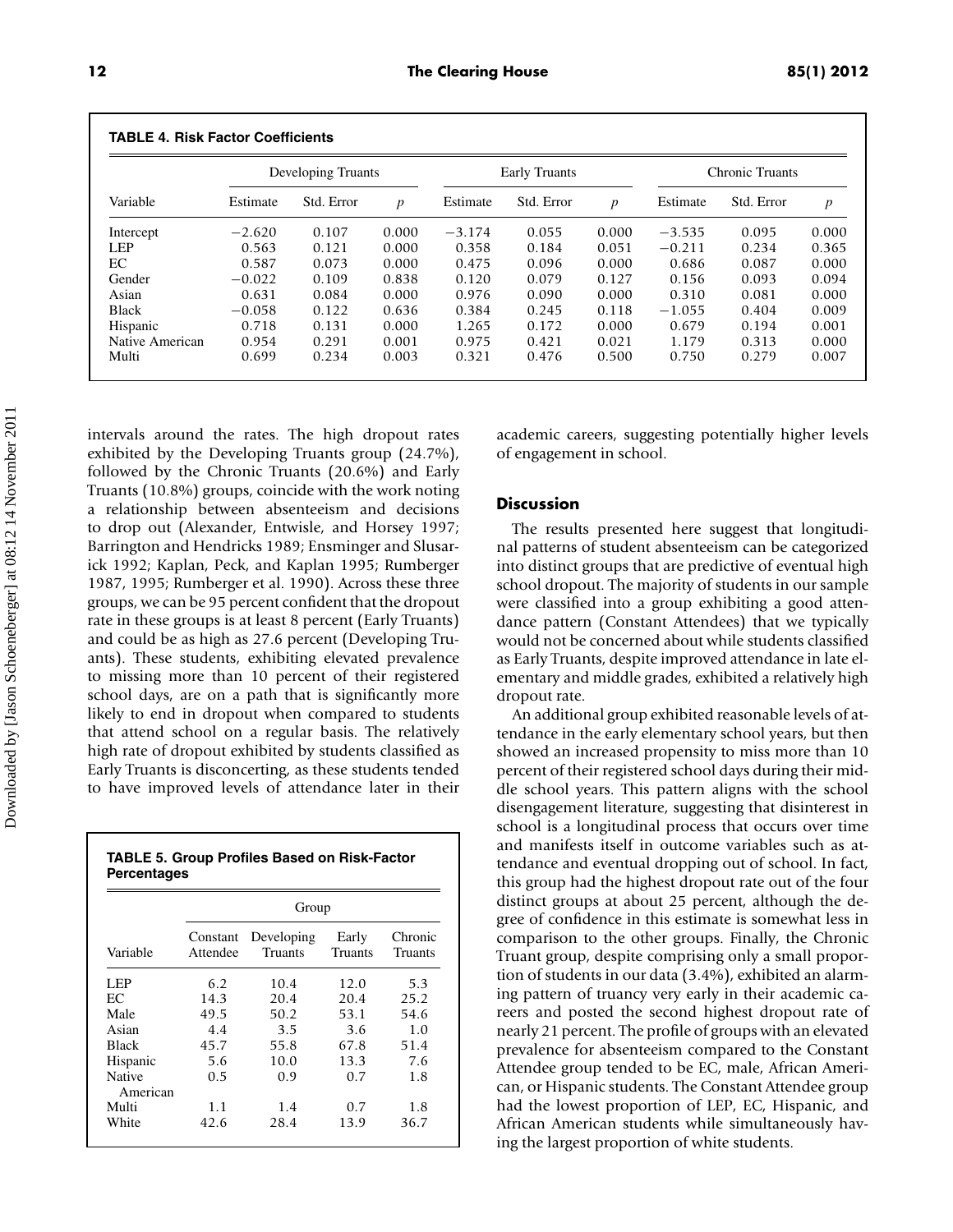

Scholars have conducted much work to establish early warning systems to help schools identify potential dropouts before they choose to leave school, including low attendance as a strong indicator of eventual dropout (Neild, Balfanz, and Herzog 2007). The trajectories and profiles outlined here can be used by district personnel to monitor students early in their academic career. Students with characteristics matching the high-risk profile or exhibiting high rates of absenteeism in earlier grades can be clustered for monitoring. Identifying students on the path to disengagement early is necessary to assist students and their families in identifying why students are not attending school and providing assistance to correct the problem.

District leaders should make use of data collection systems to compile student-level attendance patterns that can be tracked longitudinally to identify students exhibiting patterns of absenteeism that align with those shown to exist in this study. Principals at all levels should be provided these longitudinal data points for their school's students to serve as a rudimentary early

warning system identifying students at-risk of disengaging from school. In turn, principals can inform teachers about students that may be at risk so they can be wary of potential warning signs that may occur in the classroom, such as increased difficulty in understanding material, incomplete homework, or inattention during instructional times. Through a collaborative effort of districtlevel personnel, school-based leadership, and teachers, students disengaging from school can be identified early to avoid the difficult problem of garnering student interest after it may already be too late. Larger districts with sophisticated data systems or technically proficient analysts, or partnerships with local universities or colleges can explore the development of their own predictive models.

#### **Note**

1. We initially explored using an 80 percent attendance threshold as documented by Balfanz, Herzog, and Mac Iver (2007), but very few students in Charlotte-Mecklenburg Schools exhibited attendance patterns at this level.